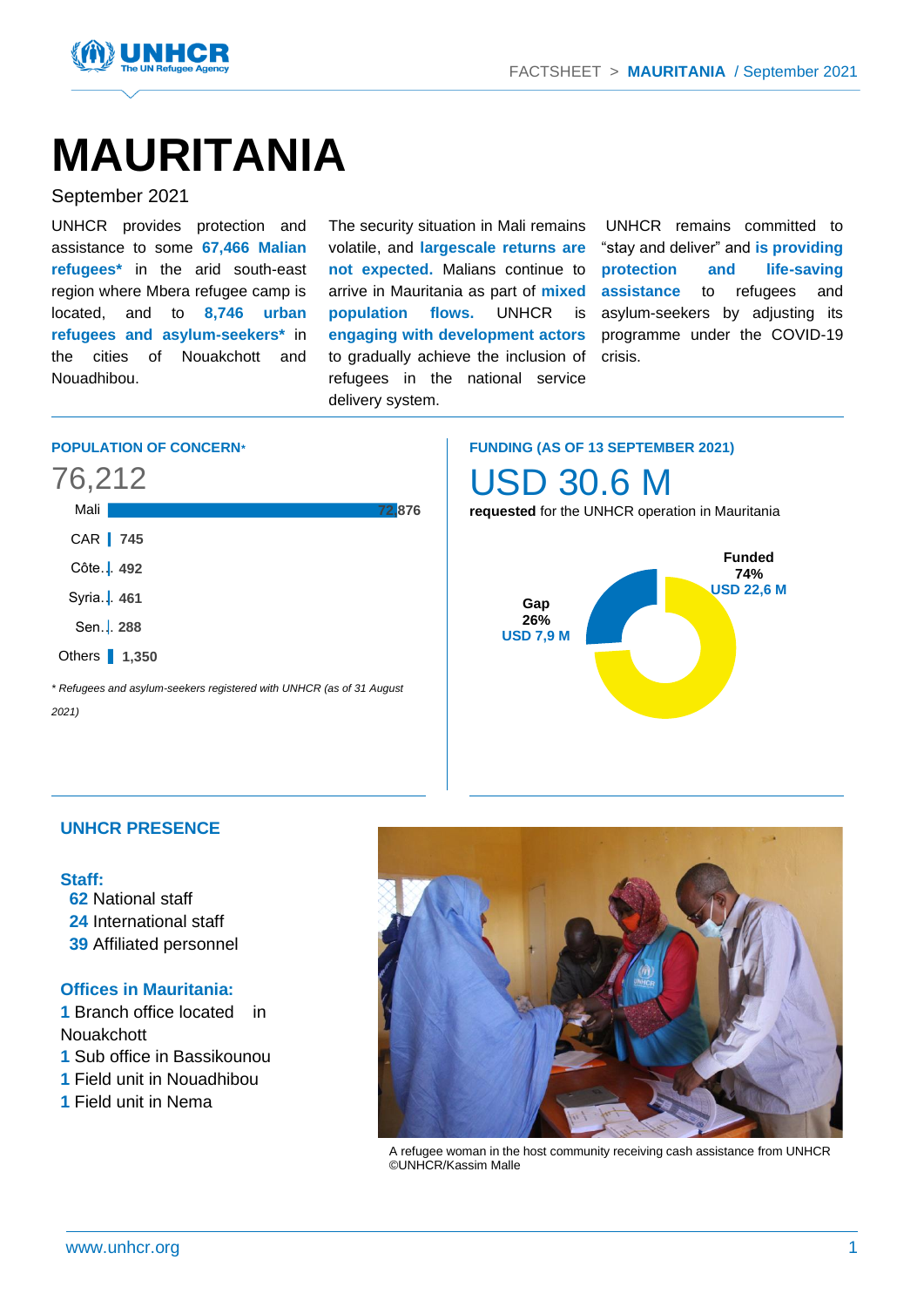

# Working with Partners

- At the request of the Government of Mauritania, **UNHCR coordinates the humanitarian and development response for the Malian refugees in close collaboration with the Ministry of Interior and Decentralization, other line ministries and local authorities**.
- **UNHCR is a member of the 2018-2022 United Nations Sustainable Development Partnership Framework (CPDD)**, jointly signed with the Government, representatives of other United Nations agencies and international NGOs, which integrates humanitarian and development interventions. UNHCR participates in the United Nations Country Team, while national and international NGOs are indispensable partners of UNHCR.

# $COV$ ID-19 in Mauritania<sup>1</sup>

- Under the leadership of the UN Resident Coordinator and together with the UN sister agencies, **UNHCR supports the National Response Plan for the fight against COVID-19**. In the Hodh Chargui region, where Mbera camp is located, UNHCR is coordinating the interventions by humanitarian partners, in close coordination with the local authorities, based on the Refugee Coordination Model.
- Since April 2021, UNHCR facilitates the participation of refugees in the roll-out of nationwide vaccination campaigns. UNHCR supports communication with communities through the production of TV spots, posters and a guide for health workers translated in five languages, led by the Mauritanian authorities, as well as outreach activities among refugee and migrant communities in urban centers and health agents. In Mbera refugee camp, UNHCR is actively supporting the efforts made by the refugee community and partners to conduct awareness raising activities and facilitate access to vaccine doses which has allowed for the vaccination of more than 8,100 refugees (more than ten per cent of the population of the camp, a percentage slightly higher than the national average).

# Main Activities

# **Protection**

- UNHCR assists the Government of Mauritania to enact refugee legislation. On 28 July 2021, the authorities adopted a decree allowing the issuance of laissez-passers to refugees (that will be machine-readable), a long-standing point of advocacy of the operation.
- In Mbera camp, UNHCR maintains and updates a refugee biometric registration database, and provides **tailored assistance to people with specific needs through home visits, psychosocial counselling, and support for people with disabilities.** UNHCR carries out awareness-raising activities, training, and response to genderbased violence, as well as child protection. Malian refugees registered in Mbera are recognized as *prima facie* refugees. The authorities also register refugees in the national biometric database. Furthermore, Mauritania has started issuing birth certificates to refugee children born in the country and ID cards to all Malian refugees.
- In urban areas (Nouakchott and Nouadhibou), UNHCR carries out registration of asylum-seekers and refugee **status determination (RSD) within a context of mixed population movements.** It also organizes refugee protection trainings for government officials, including police and military officers.

# **Social Protection and Cash Based Interventions 2**

- **In line with the UNHCR Global Policy, UNHCR Mauritania continues reinforcing its cash-based interventions both in Mbera and urban areas.** In September, UNHCR distributed cash assistance to 742 households in urban areas to attenuate the COVID-19 socio-economic impact. Further, in line with the Refugee Coordination Model (RCM), in Mbera camp UNHCR facilitated and coordinated cash distribution by other agencies including WFP and LWF.
- **UNHCR works with the National Social Registry to include the poorest refugees in the national social protection programme** financed by the World Bank IDA-18 sub window for refugees (Tekavoul).

*<sup>1</sup> For more details, please visit[: COVID-19 Mise à jour sur les interventions du HCR en Mauritanie](https://data2.unhcr.org/en/documents/details/78561) and [UNHCR interventions in the health sector.](https://data2.unhcr.org/en/documents/details/84873)* 

*<sup>2</sup> For more details, please visit[: Les interventions en espèces du HCR en Mauritanie](https://data2.unhcr.org/en/documents/details/86529)*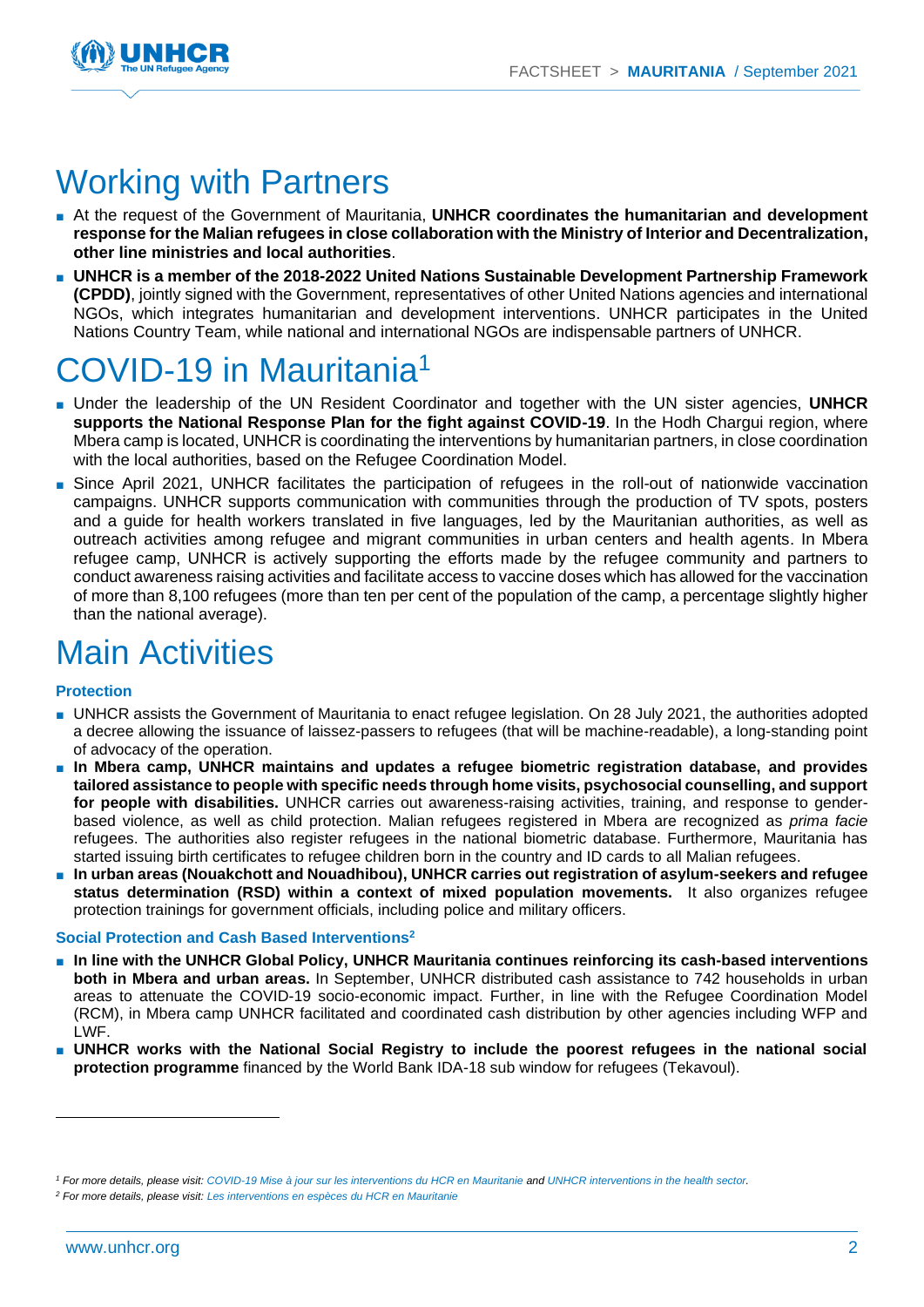

#### **Education**

- **In Mbera camp**, there are 26,959 children of school age (5-17 years old). **UNHCR is co-leading the Education Working Group and supports primary education ensuring the payment of stipends for school staff, the maintenance of school infrastructure, the support of capacity building of teachers and schoolmasters and awareness-raising activities to promote quality education for all**. Through its partners, UNHCR also offers literacy and numeracy classes for approximately 900 adults.
- **In urban areas, UNHCR supports access to primary and secondary education through** 'cash for education' program for some 600 refugee children. As of the school year 2020-2021, refugee children are being increasingly included in national public schools. In addition, the DAFI scholarship provided by the governments of Germany, Denmark and the European Union enables more than 150 refugee students to pursue tertiary education.
- To minimize the impact on refugee children from the prolonged school closure, UNHCR has been leading the action plan for the distance learning programme in Mbera camp in coordination with local authorities and partners. The methodologies tested and established in the camp by UNHCR and partners have been recognised as a successful model and were replicated by seven other departments across Mauritania.

#### **Health**

- **Since 1 August 2020, the national health programme** financed by the World Bank IDA-18 sub window for refugees **(Inaya) has been extended to Hodh Chargui region with the support of the World Bank.** In line with the pledges of Mauritania during the Global Refugee Forum (GRF), the deployment of Inaya enabled Mbera camp to be covered by the national health system. Based on the road map for the transition period developed with the government, UNHCR will continue ensuring the free primary health care in the camp at least until mid 2022 for all refugees.
- **In urban areas, UNHCR facilitates access to the primary national healthcare system for all refugees and vulnerable asylum-seekers**, as well as secondary, tertiary and emergency healthcare as needed.
- **In the framework of the African Development Bank /UNHCR/G5 Sahel tripartite agreement** aiming at easing the effects of the COVID-19 pandemic on refugees and their host communities in the Sahel region, UNHCR [has already](https://data2.unhcr.org/en/documents/details/84287)  [handed to the local authorities hygiene and medical supplies, disinfection products,](https://data2.unhcr.org/en/documents/details/84287) medical and laboratory equipment, personal protective equipment (PPE) and medicines for a total amount of more than US\$1.3 million.

#### **Food Security and Nutrition**

■ **In Mbera camp, UNHCR facilitates monthly food and cash distributions in collaboration with the World Food Programme (WFP).** Necessary measures to prevent the transmission of COVID-19, especially social distancing, handwashing, and temperature measuring, continue to be mandatory before entry to the distribution centres<sup>3</sup>. Additionally, trained community mobilisers are raising awareness on social distancing during the distribution process. Furthermore, [UNHCR, WFP and the state Social Registry,](https://data.unhcr.org/en/documents/details/85513) with the support of the UNCR/WFP Hub, have carried out a socio-economic survey of all households in Mbera camp that will allow the identification of vulnerable refugee households (targeting) that will be able eventually to benefit from state cash assistance.<sup>4</sup>

#### **Water and Sanitation**

■ **In Mbera camp, UNHCR ensures maintenance and optimization of the existing water system, construction and** rehabilitation of semi-permanent latrines and the collection, and transport and treatment of solid waste. UNHCR supports hygiene awareness-raising activities to prevent the spread of water-borne diseases.

#### **Shelter and Core Relief Items (CRIs)**

■ UNHCR ensures the replacement of core relief items (jerry cans, mosquito nets) and distribution of shelters as well as **the maintenance of infrastructure and roads.** UNHCR also ensures the distribution of hygiene kits for all refugees.

#### **Peaceful Coexistence and Self-Reliance**

■ In line with the first and second objectives of the Global Compact on Refugees, UNHCR advocates for the inclusion of refugees in the national labour market. UNHCR is working with GIZ to operationalize the commitment made by the Mauritanian authorities during the Global Refugee Forum and **support the socioeconomic inclusion of refugees and vulnerable members of the host communities through employability support (trainings, counselling and** 

*<sup>3</sup> For more details, please visit[: Food and Cash assistance in the context of COVID–19 in Mbera camp / July&August 2020](https://data2.unhcr.org/en/documents/details/78623)*

*<sup>4</sup> With funding provided under the World Bank IDA-18 Sub-Window for Refugees on social safety nets.*